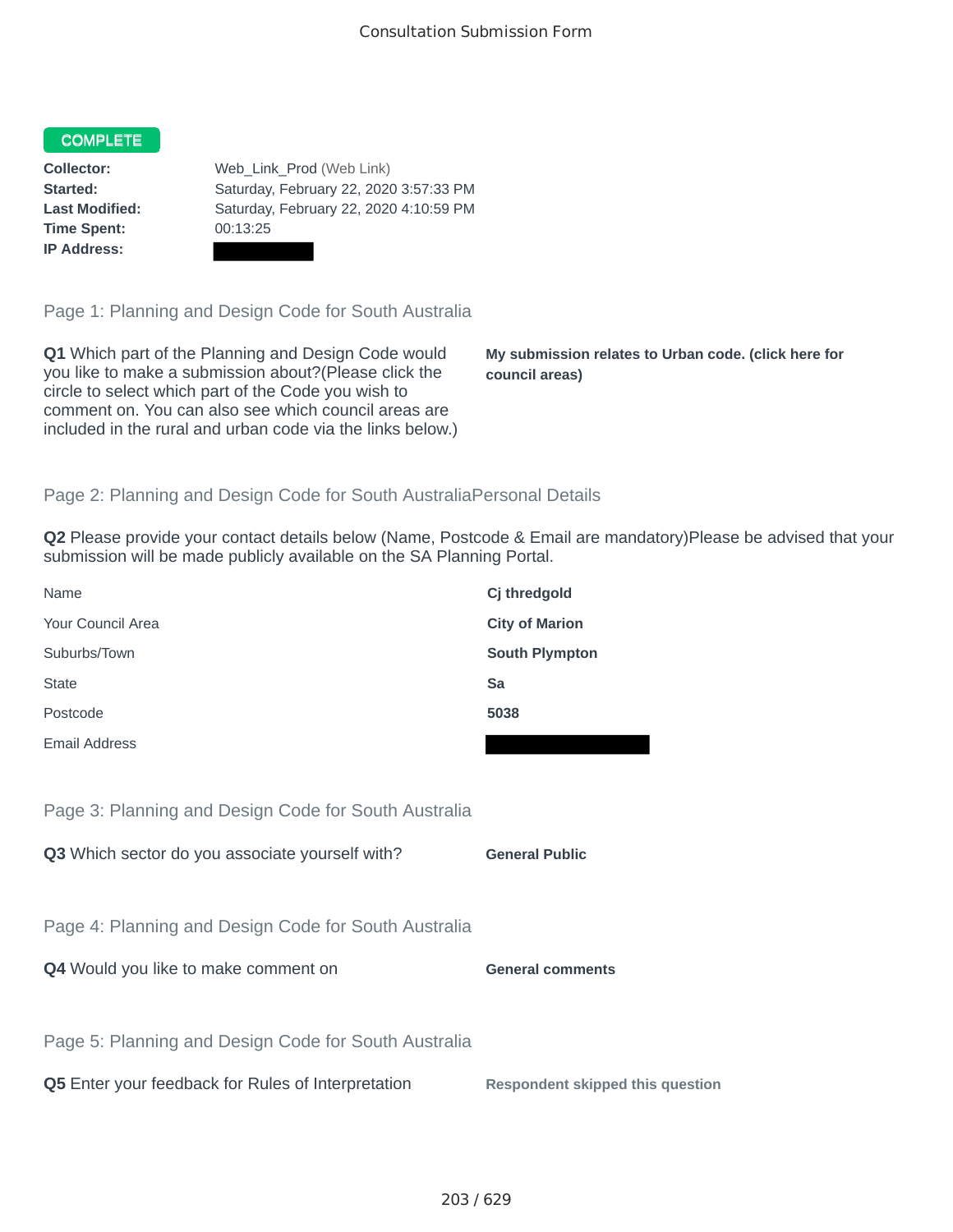## Consultation Submission Form

| Q6 Enter your feedback for Referrals                                                                            | <b>Respondent skipped this question</b> |
|-----------------------------------------------------------------------------------------------------------------|-----------------------------------------|
| <b>Q7</b> Enter your feedback for Mapping                                                                       | <b>Respondent skipped this question</b> |
| Q8 Enter your feedback for Table of Amendments                                                                  | <b>Respondent skipped this question</b> |
| Page 6: Planning and Design Code for South Australia                                                            |                                         |
| Q9 Please enter your feedback for overlaysclick next at<br>the bottom of the page for next topic                | <b>Respondent skipped this question</b> |
| Page 7: Planning and Design Code for South Australia                                                            |                                         |
| Q10 Please enter your feedback for zones and<br>subzonesclick next at the bottom of the page for next<br>topic  | <b>Respondent skipped this question</b> |
| Page 8: Planning and Design Code for South Australia                                                            |                                         |
| Q11 Please enter your feedback for general policyclick<br>next at the bottom of the page for next topic         | <b>Respondent skipped this question</b> |
| Page 9: Planning and Design Code for South Australia                                                            |                                         |
| Q12 Please enter your feedback for Land use<br>Definitionclick next at the bottom of the page for next<br>topic | <b>Respondent skipped this question</b> |
| Page 10: Planning and Design Code for South Australia                                                           |                                         |
| Q13 Please enter your feedback for Admin<br>Definitionsclick next at the bottom of the page for next<br>topic   | <b>Respondent skipped this question</b> |

Page 11: Planning and Design Code for South Australia